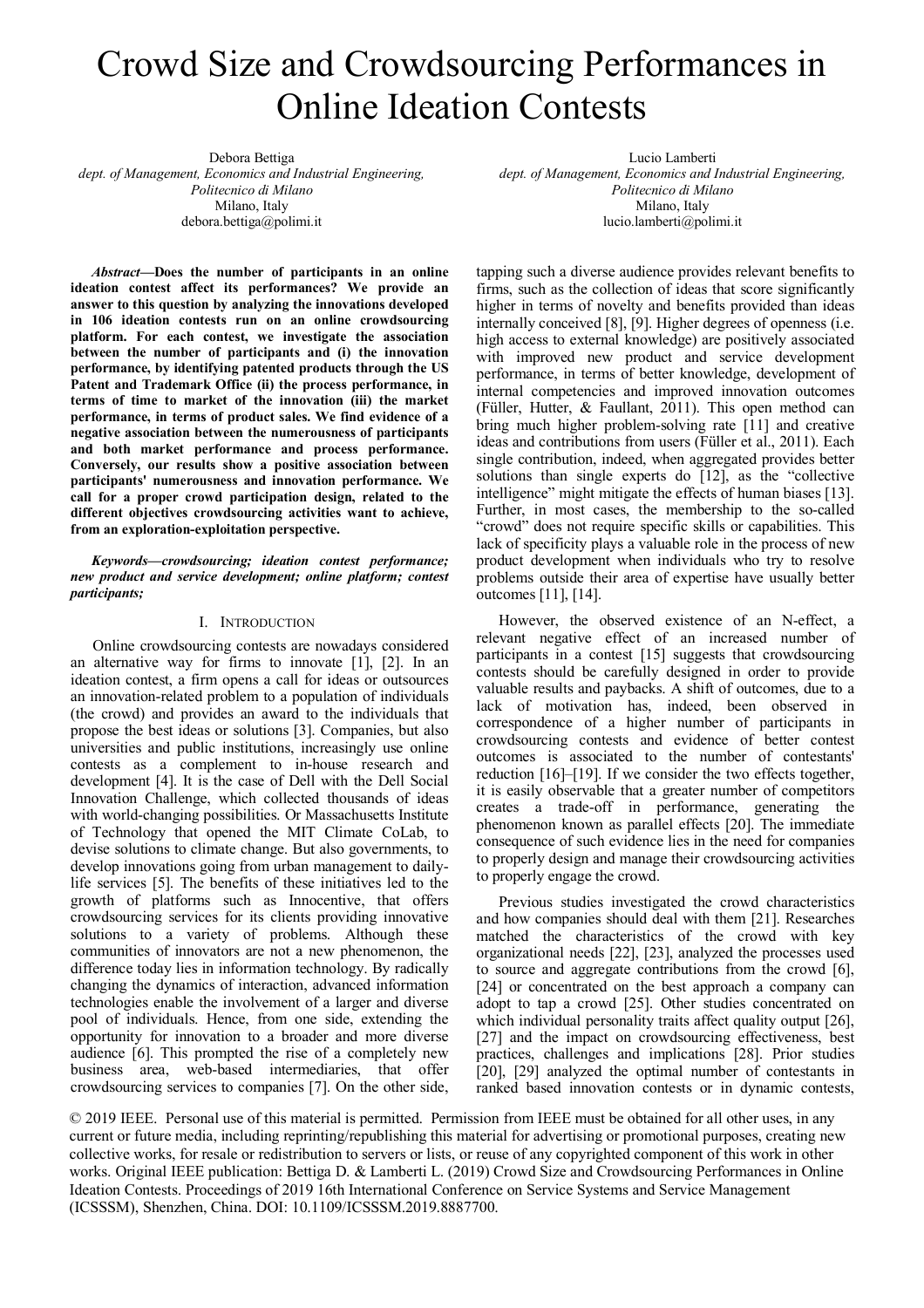expertise-based and with clear requirement specifications. However, the desirable number of contestants in online ideation contests, where the individuals are invited to provide ideas or solutions to innovative issues with no clear requirements, is still an unexplored issue. Ideation projects are, indeed, different from other typologies of contests [30] in terms of complexity and creativity required by the task [31]. For these contests, the performance (scores, knowledge) of participants does not represent an appropriate measure of outcomes: contestants work together adding single contributions to an overall project, thus the individual outcome cannot be judged aside [32]. In such contests, other measures of performance need to be assessed, typically related to the final offer (the product or service developed) and not to the individual skills or expertise. The aim of this work is to explore this issue, providing an answer to the question "Free entry or a restricted number of participants yields better outcomes in online ideation contests?".

We contribute to extant research on the field by analyzing the effect of an increasing number of participants on three crowdsourcing ideation contest performances: (i) market performance, in terms of sales (ii) innovation performance, in terms of patents generated and (iii) process performance, in terms of time to market of the innovation. From a managerial point of view, these are extremely relevant aspects when deciding the configuration of an online ideation contest. Thus, they may help both intermediaries in designing effective online contests and companies in selecting crowdsourcing services that better suit their needs.

## II. THEORY AND HYPOTHESES DEVELOPMENT

## *A. Effect of participant numerousness on innovation performance*

N-effect has been defined as a relevant negative effect on the performance of an increased number of competitors, due to reduced motivation [15]. A shift of outcome can be provoked by a lack of motivation due to diluted winning probabilities when the number of participants increase [16]– [19]. In such circumstances, reducing the number of contestants can yield a better outcome. When the award of the contest is directed to a sole contestant (the winner-takesall mechanism), a sole participant will not be incentivized in doing his best because of a lack of other competitors against being assessed. In such circumstance, adding a minimum level of competition would increase the participant effort [16], [33]. Increasing the number of competitors, however, dilutes participants' effort due to decreasing chances to win [15], [34] leading to a downward shift in outcome distribution. Prior research in expert-based contests, found that this effect is stronger among the higher percentile of performance distribution [20]. In ideation contests, participants' performances are manifest only at the end of the contest, when the seeker and the community judge the ideas proposed. In other words, participants do not know the quality of submitted ideas before the end of the contest. Consequently, an increasing number of participants may not depress high-performance individuals in ideation contests.

Further, a greater number of contestants increases the likelihood that at least one competitor will find an extremevalue solution [25] and may lead to a more diverse set of solutions [30]. This is particularly true in ideation contests where technical expertise is not a relevant factor and participants may have different backgrounds and skills: high

uncertainty tasks, such as new product and service development, are more likely to be solved when the diversity of the contributors is fully exploited [35] and there is greater technical distance between the product domain and the contestants'own field of expertise [36]. Putting together the two effects, we expect that, in ideation contests, increasing participants will not depress high-performance individuals but conversely results in higher probability of extreme-value solutions, thus improving contest innovation performance. More formally:

H1: There is a positive association between the number of participants and innovation performance in ideation contests.

## *B. Effect of participant numerousness on process and market performance*

A large number of contributors is desirable to complete elementary tasks in a timely manner [37] when the task object is a routine. However, when openness increases, projects usually become slower and at a higher cost [38]: in distributed decision making, indeed, a larger number of individuals contributing to a single decision increases the decision process interval. Hence, the use of the crowd itself may result in an increased time to market and, if mechanisms are not designed in an appropriate way, projects can face a high risk of failure [13], [27], [39]. When the number of individuals participating in decisions increases, motivations and consequently performance may lower. A greater likelihood of misbehavior is expected as well, leading to a loss of control by the organization [13]. We expect this negative effect will intensify in ideation contest, due to (i) the multifaceted and complex nature of product development tasks, requiring coordination and cooperation among different actors (ii) the nature of ideation contests, requiring the conjoint work of hundreds of individuals. Thus, an increase in participants may likely associate with reduced process performances, in terms of time to market.

Product market success may be negatively affected by increasing lead time [40], [41]. This is even more important if new product development represents a core capability of a firm [42], as for crowdsourcing platforms. Successful companies, in various industries, tend to launch new products more quickly than less successful competitors, to respond more effectively to changes in technologies and customer tastes, as well as to tap different customer segments (Sanchez, 1995; Womack, Jones, & Roos, 1990). Based on this discussion, we assume that an increasing number of participants in ideation contests will lead to a greater time to market and to reduced market performances, in terms of sales. More formally:

H2: There is a negative association between the number of participants and process performance in ideation contests.

H3: There is a negative association between the number of participants and market performance in ideation contests.

## III. DATA AND METHODS

## *A. Data collection*

We collected data on the online ideation contests ran on a US-based crowdsourcing platform. Ideas are gathered via the platform website and mobile app and can be submitted by any individual. Once submitted, the platform community, composed by both the crowd and the internal staff, judges the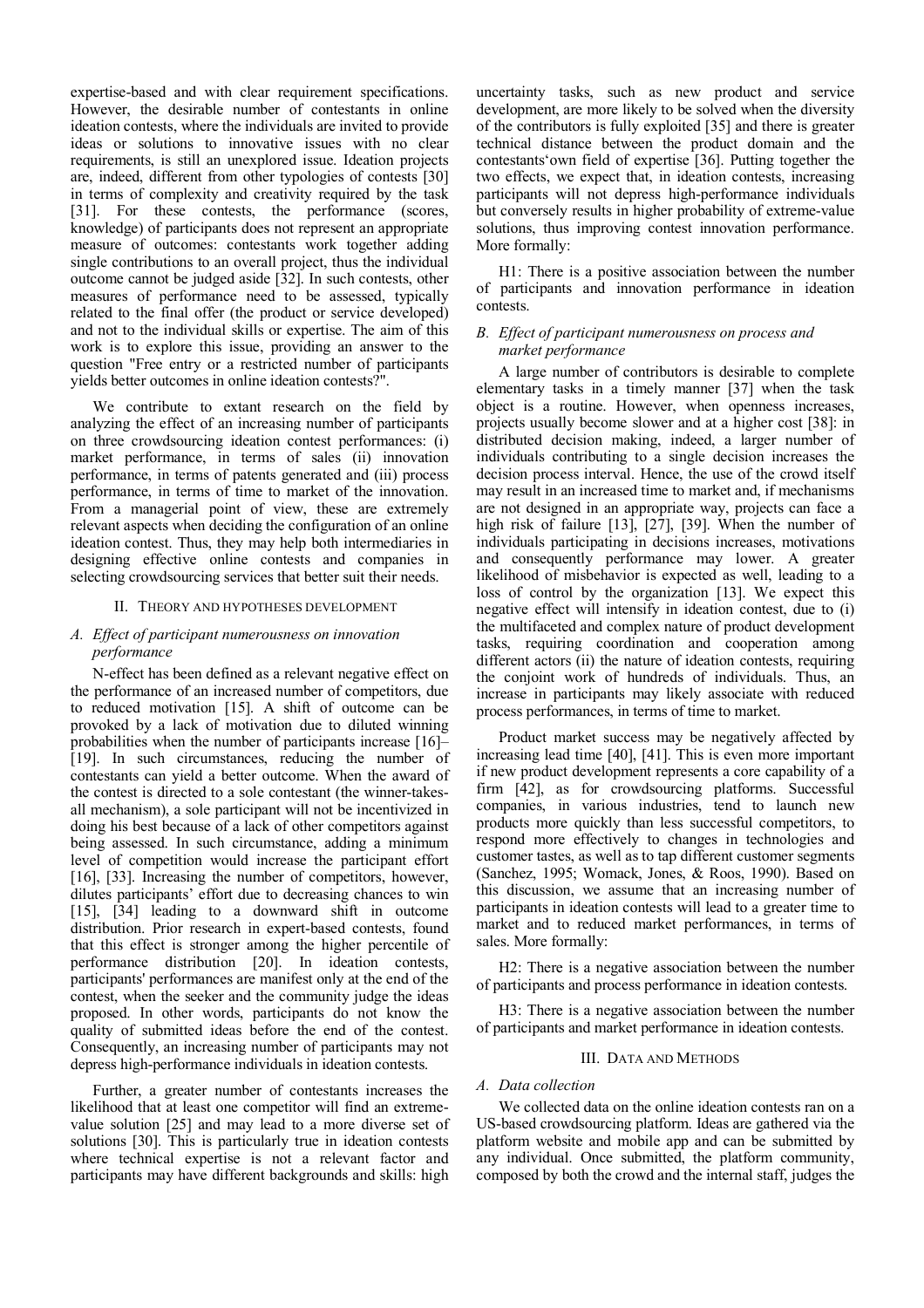ideas and decides if they are good enough for further development. The crowd may be composed of hundreds or even thousands of influencers that do not only vote for the ideas but also help in each stage of the development process. If the final product comes to be satisfactory, the platform commercializes it.

In our study, we gathered data about all the product innovations sold by the crowdsourcing platform at a specific point in time. Each product represents the output of an ideation contest ran on the platform. For each product, the following information was available: price, total units sold, number of influencers, product category, time in store and length of development time in months. We matched these data with patent data from USPTO (United States Patent and Trademark Office). The platform owned 15 patents, each of them protects from one to nine inventions. All the information we gathered were publicly available. Eventually, we have a cross section dataset of 106 observations at the ideation contest (product) level. Table 1 shows the descriptive statistics.

Every single product was developed by on average 1700 individuals, the range goes from 108 to almost 6000. The development time ranges from one month to two years, with an average development time of 5 months. One out of three products the platform sells are patent pending or covered by patents. On average, each product has sold 33,540 units, with a considerable dispersion. In fact, the range goes from 65 to 621,261 units sold. The products sold are very heterogeneous as the price range goes from \$ 1.99 to over \$ 200.

## *B. Variables*

For what concerns the innovation performance, we use a dummy variable for whether the platform filed a patent application for the invention. The dependent variable for process performance is the time to market, i.e., the number of months spent from the time the product entered the platform until it was released for sale. Finally, for testing market performance, we estimate a demand function, and we use the cumulative number of units sold on the platform. Our explanatory variable is the (log of the) number of contributors to the product. As control variables common for all our models, we use a set of product category dummies to isolate category-specific trends and a trend variable for the year of launch to control for the different technological vintage. For the estimation of the innovation performance, we include the development time, as products that were developed for longer may be intrinsically more likely to be patented. For the estimation of the market performance, we include the price of the product -as we are estimating a demand function- together with the development time and a dummy variable for patenting because patented inventions can be more successful than non-patented ones as they may have better quality.

#### *C. Study Design*

In order to estimate our hypotheses, we will use two different specifications. First, we use a log-linear OLS regression, where we take the logarithm of our dependent variable because it is non-negative. Second, for a more precise estimation, we use either Poisson or negative binomial regression, and logit for innovation performance. The regression equation (1) is the following:

$$
Y_i = f(\gamma I_i, BX_i,\lambda_i) \tag{1}
$$

where *Y* is the dependent variable of interest (respectively time to market, units sold, and patent), *I* is the number of influencers on the project, *X* is a set of product-specific control variables, and  $\lambda$  is a dummy variable for product's category.

### IV. RESULTS

Table 2 shows the results of our hypotheses. The first three columns deal with innovation performance. Here the dependent variable is a dummy variable for the patented product. In the univariate model, model 1a, an increase of 1% in the number of influencers is associated to a 7.3% increase of the probability of patenting the invention. In model 1b, once controlling for year of launch, time to market, and product category, the association gets even stronger, 13.3%. The significance of the result does not change once we use a logit model – model 1c. To conclude, there is a positive association between the number of contributors and the probability of having an innovative outcome, supporting hypothesis 1.

Model 2 tests the hypothesis about process performance. Model 2a is a simple univariate regression, model 2b adds controls for category and year of launch, and model 2c is the same regression of model 2b but is ran using maximum likelihood models for count variables to account for a more precise distribution. For what concerns process performance, we can see that the coefficient for the number of contributors is positive and significant after controlling and using a different specification. A 1% increase in the number of influencers correlates with between a 39% and a 43% increase in the time the product requires to hit the market. Products with more contributors are associated with negative process performance as these products take a longer time to reach the commercialization phase. This lends support to hypothesis 2.

In model 3, we test the associations between the number of influencers and the number of units sold. The coefficients of the univariate (model 3a) and multivariate (model 3b) models are negative and significant. A 1% increase in the number of contributors is associated on average to a decrease in the number of units sold from 85% to 98%. Given the limitations of the data and the model, the quantities need to be interpreted with caution. However, the significance of the model remains also using negative binomial regression (model 3c). Overall, results support our hypothesis 3: larger number of contributors is associated with more negative market performance.

## V. DISCUSSION, CONCLUSIONS AND IMPLICATIONS

The purpose of our research was to deepen the understanding of the relation between crowd size and ideation contest outcomes in terms of market, innovation and process performance. Through a cross-sectional analysis, we found support for the assumption that a greater number of participants in an ideation contest, where the crowd participates at the development of new products or services, associates to a decreased market performance, in term of sales and decreased process performance, in terms of time to market. Conversely, we found that a greater number of participants is associated with higher innovation performance, in terms of patents. Thus, we contribute to academic research by depicting the participation mechanisms in play in ideation contests, deepening extant knowledge on the impact of crowd participation design on contest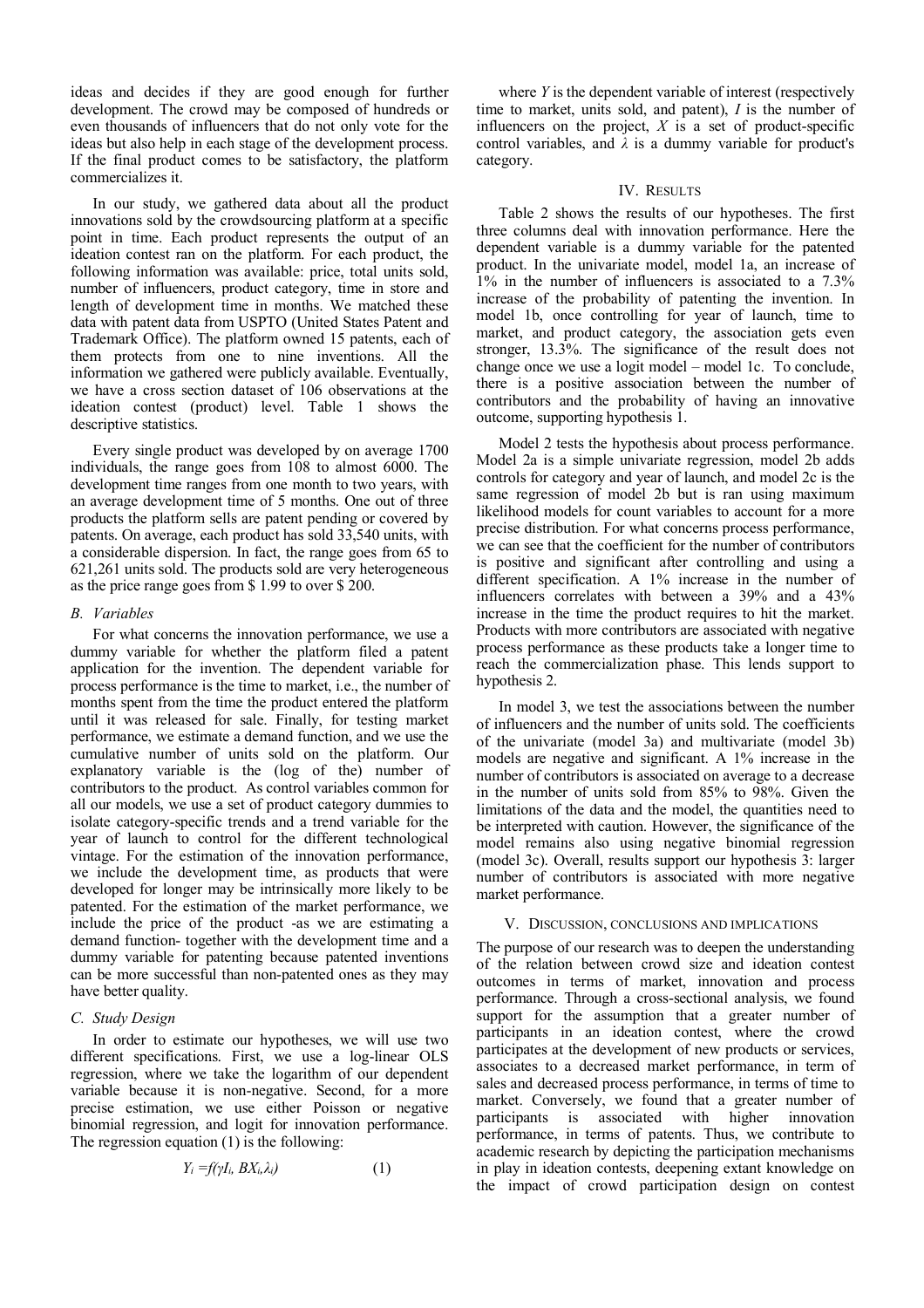performance. Further, we enriched existing research on ideation contests, a specific typology of crowdsourcing contests, where peculiar indicators of performances need to be defined.

|                   | <b>Variable</b>              | N   | Mean  | Std. Dev. | Min  | Max    | (1)      | (2)      | (3)      | (4)      | (5)   |
|-------------------|------------------------------|-----|-------|-----------|------|--------|----------|----------|----------|----------|-------|
| $\left( l\right)$ | <b>Number of Influencers</b> | 106 | 1719  | 1215.71   | 108  | 5783   | 1.000    |          |          |          |       |
| (2)               | <b>Time to Market</b>        | 95  | 5.2   | Q         |      | 48     | 0.246    | .000     |          |          |       |
| (3)               | Patented                     | 106 | 0.34  | .48       | -0   |        | 0.197    | 0.188    | .000     |          |       |
| (4)               | <b>Units Sold</b>            | 106 | 33.54 | 107.54    | 65   | 621.26 | $-0.204$ | $-0.151$ | 0.101    | 000.1    |       |
| (5)               | <b>Unit Price</b>            | 106 | 24.13 | 32.78     | . 99 | 279    | 0.164    | 0.027    | $-0.036$ | $-0.082$ | 000.1 |

TABLE I. DESCRIPTIVE STATISTICS

|                            | (1a)<br>Patented<br>$(=1)$ | (1 <sub>b</sub> )<br>Patented<br>$(=1)$ | (1c)<br>Patented<br>$(=1)$ | (2a)<br>Log (Time<br>to Market)  | (2b)<br>Log (Time<br>to Market)  | (2c)<br><b>Time to</b><br>Market | (3a)<br>Log<br>(Units<br>sold)   | (3b)<br>Log<br>(Units<br>sold) | (3c)<br>Units<br>Sold             |
|----------------------------|----------------------------|-----------------------------------------|----------------------------|----------------------------------|----------------------------------|----------------------------------|----------------------------------|--------------------------------|-----------------------------------|
| Model <sup>a</sup>         | $\overline{OLS}$           | $\overline{OLS}$                        | Logit                      | $\overline{OLS}$                 | $\overline{OLS}$                 | <b>Poisson</b>                   | $\overline{OLS}$                 | <b>OLS</b>                     | NegBin                            |
| Log(Influencers)           | $0.073***$<br>(0.009)      | $0.133***$<br>(0.026)                   | $0.697***$<br>(0.114)      | $0.431***$<br>(0.092)            | $0.393***$<br>(0.108)            | $0.632***$<br>(0.145)            | $-0.859***$<br>(0.240)           | $-0.989***$<br>(0.232)         | $-1.483***$<br>(0.296)            |
| Price                      |                            |                                         |                            |                                  |                                  |                                  | $-0.011$ <sup>+</sup><br>(0.006) | $-0.008$<br>(0.006)            | $-0.009$ <sup>**</sup><br>(0.003) |
| Year of launch             |                            | 0.000<br>(0.000)                        | 0.000<br>(0.000)           |                                  | $-0.001$ <sup>*</sup><br>(0.000) | $-0.001***$<br>(0.000)           |                                  | $-0.000$<br>(0.000)            | 0.000<br>(0.000)                  |
| <b>Time to Market</b>      |                            | 0.007<br>(0.005)                        | 0.023<br>(0.023)           |                                  |                                  |                                  |                                  | $-0.030$<br>(0.020)            | $-0.054***$<br>(0.011)            |
| $Patented (=1)$            |                            |                                         |                            |                                  |                                  |                                  |                                  | 0.674<br>(0.535)               | $1.683***$<br>(0.420)             |
| <b>Constant</b>            | $-0.178$<br>(0.103)        | $-0.715$ *<br>(0.189)                   | $-6.188***$<br>(0.938)     | $-1.667$ <sup>*</sup><br>(0.639) | $-0.061$<br>(0.986)              | $-1.423$<br>(1.143)              | $14.48***$<br>(1.758)            | $16.21***$<br>(1.624)          | $20.22***$<br>(2.003)             |
| <b>Category FE</b>         | No                         | Yes                                     | Yes                        | No                               | Yes                              | Yes                              | N <sub>0</sub>                   | Yes                            | Yes                               |
| Log(alpha)                 |                            |                                         |                            |                                  |                                  | $-0.257$<br>(0.173)              |                                  |                                | $0.725***$<br>(0.0993)            |
| (Pseudo-) $\overline{R^2}$ | 0.018                      | 0.156                                   | 0.114                      | 0.163                            | 0.294                            | 0.075                            | 0.173                            | 0.273                          | 0.035                             |
| $\boldsymbol{N}$           | 106                        | 95                                      | 94                         | 95                               | 95                               | 95                               | 106                              | 95                             | 95                                |

TABLE II. HYPOTHESES TESTING

This study raises a number of managerial implications. The observed existence of a trade-off in participants' numerousness in ideation contests suggests that despite the enthusiasm and attention paid by both scientific and practitioner literature, crowdsourcing should be carefully designed and remarkably not "over-inflated" in order to provide valuable results and paybacks. The immediate consequence of such indication lies in the need for crowdsourcing intermediaries to properly design ideation contests and to define the desired openness according to the company objectives. The evidence presented in this work suggests that different objectives related to crowdsourcing may represent the key for a proper design and an improvement of crowdsourcing services. Indeed, referring to the largely analyzed exploration-exploitation dichotomy [46], [47], it seems that inclusive ideation contests may be more consistent with exploration, where time constraints

could be less pressing and where there is the ability to consider as many options as possible. In other words, when companies' objective is to produce innovation, high participation ideation contests show to be a desirable

"Robust standard errors in parentheses.  $+p < 0.10$ , \*  $p < 0.05$ , \*\*  $p < 0.01$ , \*\*\*  $p < 0.001$ 

solution. Either the company or the platform managing the crowdsourcing initiative will need to structure the contest in an open form and potentially, advertise the initiative and provide relevant incentives and support to participation. Conversely, when exploitation is in play, i.e. innovation requires to be turned into specific products, with tighter budgetary and time constraints, a more selective approach to crowdsourcing may be more beneficial. In such cases, closed and selective contest participation will yield better market and process outcomes. In conclusion, we call for a proper crowd participation design, related to the different objectives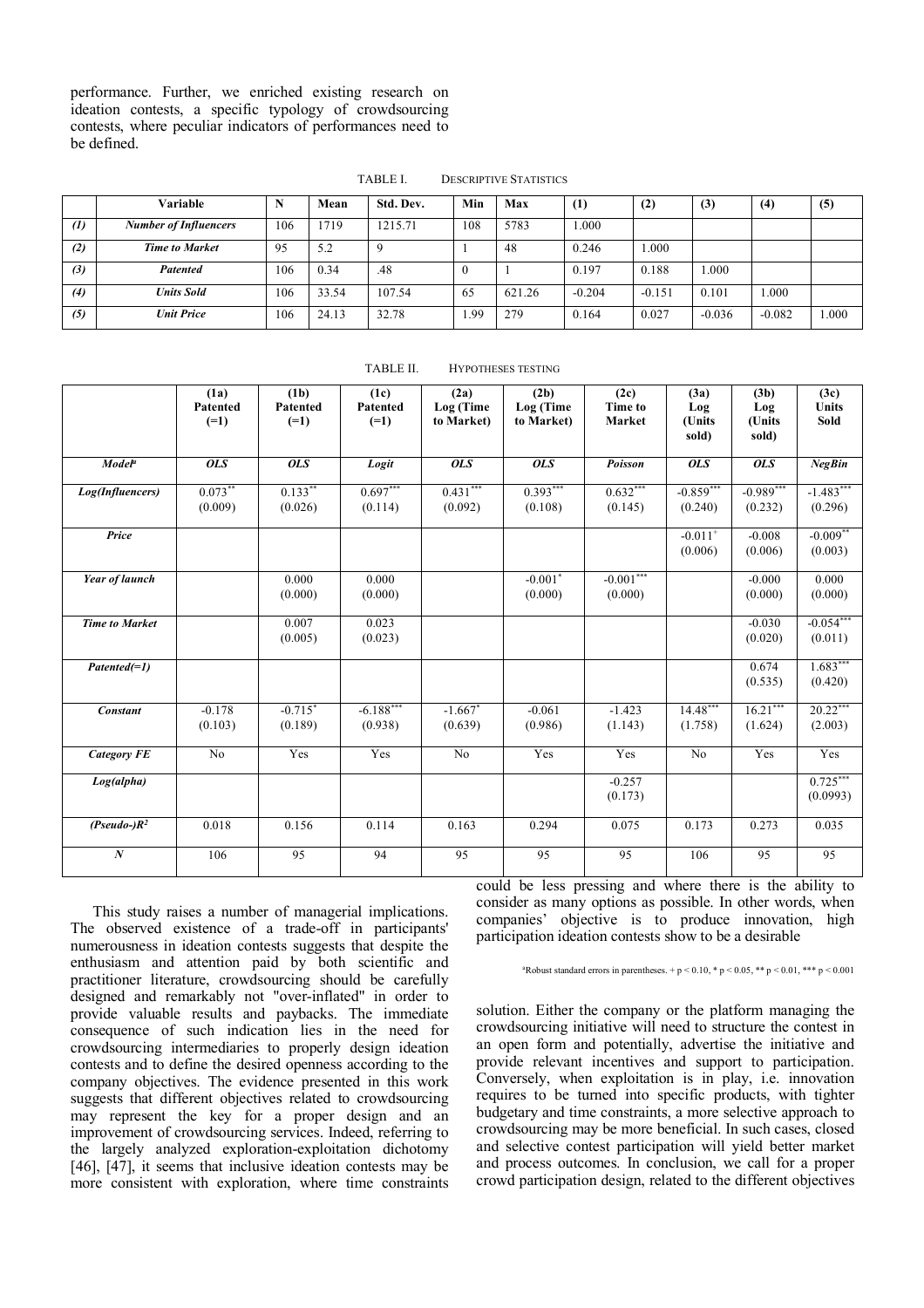crowdsourcing activities may represent, in an explorationexploitation perspective.

#### **REFERENCES**

- [1] E. Enkel, O. Gassmann, and H. Chesbrough, "Open R&D and open innovation: Exploring the phenomenon," *R and D Management*, vol. 39, no. 4. pp. 311–316, 2009.
- [2] L. Zhong, X. Ai, and X. Chen, "New Product Development Strategy Based on Crowdsourcing," in *15th International Conference on Service Systems and Service Management, ICSSSM 2018*, 2018, pp. 1–5.
- [3] E. Segev, "Crowdsourcing contests," *Eur. J. Oper. Res.*, vol. In press, 2019.
- [4] D. Bettiga and F. Ciccullo, "Co-creation with customers and suppliers: an exploratory study," *Bus. Process Manag. J.*, vol. 25, no. 2, pp. 250–270, Apr. 2019.
- [5] L. Zhong and X. Ai, "The value co-creation modes selection based on crowdsourcing," in *14th International Conference on Services Systems and Services Management, ICSSSM 2017*, 2017, pp. 1–5.
- [6] P. Erat, K. C. Desouza, A. Schäfer-Jugel, and M. Kurzawa, "Business customer communities and knowledge sharing: Exploratory study of critical issues," *Eur. J. Inf. Syst.*, vol. 15, no. 5, pp. 511–524, Oct. 2006.
- [7] J. Troll, I. Blohm, and J. M. Leimeister, "Why Incorporating a Platform-Intermediary can Increase Crowdsourcees' Engagement," *Bus. Inf. Syst. Eng.*, pp. 1–18, Oct. 2018.
- [8] G. Anthes, "Mechanism design meets computer science," *Commun. ACM*, vol. 53, no. 8, p. 11, 2010.
- [9] M. K. Poetz and M. Schreier, "The value of crowdsourcing: Can users really compete with professionals in generating new product ideas?," *J. Prod. Innov. Manag.*, vol. 29, no. 2, pp. 245– 256, 2012.
- [10] J. Füller, K. Hutter, and R. Faullant, "Why co-creation experience matters? Creative experience and its impact on the Quantity and Quality of Creative Contributions," *R&D Manag.*, vol. 41, no. 3, pp. 259–273, 2011.
- [11] K. R. Lakhani, P. a Lohse, J. a Panetta, and L. B. Jeppesen, *The Value of Openness in Scientific Problem Solving*. 2007, pp. 7–50.
- [12] J. Morgan and R. Wang, "Tournaments for Ideas," *Calif. Manage. Rev.*, vol. 52, no. 2, pp. 1–35, 2010.
- [13] E. Bonabeau, "Decisions 2.0: The power of collective intelligence," *MIT Sloan Manag. Rev.*, vol. 50, no. 2, pp. 45–52, 2009.
- [14] C. Catalini, "Microgeography and the Direction of Inventive Activity," *Rotman Sch. Manag. Work. Pap.*, p. 59, 2012.
- [15] S. M. Garcia and A. Tor, "The N-Effect. More Competitors, Less Competition," *Psychol. Sci.*, vol. 20, no. 7, pp. 871–878, 2009.
- [16] Y. Che and I. Gale, "Optimal design of research contests," *Am. Econ. Rev.*, vol. 93, no. 3, pp. 646–671, 2003.
- [17] R. L. Fullerton and R. P. McAfee, "Auctionin Entry into Tournaments," *J. Polit. Econ.*, vol. 107, no. 3, pp. 573–605, 1999.
- [18] B. J. Nalebuff and J. E. Stiglitz, "Prizes and Incentives : Towards a General Theory of Compensation and Competition," *Bell J. Econ.*, vol. 14, no. 1, pp. 21–43, 1983.
- [19] C. R. Taylor, "Digging for Golden Carrots: An Analysis of Research Tournaments," *Am. Econ. Rev.*, vol. 85, no. 4, pp. 872– 890, 1995.
- [20] K. J. Boudreau, N. Lacetera, and K. R. Lakhani, "Incentives and Problem Uncertainty in Innovation Contests: An Empirical Analysis," *Manage. Sci.*, vol. 57, no. 5, pp. 843–863, 2011.
- [21] S. Zare, D. Bettiga, and L. Lamberti, "Does one design fit them

all? Study of drivers of co-creation interest along different consumer segments," *J. Strateg. Mark.*, pp. 1–21, Apr. 2018.

- [22] L. Erickson, I. Petrick, and E. Trauth, "Organizational uses of the crowd: developing a framework for the study of crowdsourcing," *Proc. 50th Annu. Conf. Comput. People Res. ACM.*, pp. 155–158, 2012.
- [23] Q. Meng and X. Guo, "Identification of key user knowledge source in crowdsourcing innovation mode," in *2015 12th International Conference on Service Systems and Service Management, ICSSSM 2015*, 2015, pp. 1–6.
- [24] D. Geiger, S. Seedorf, R. Nickerson, and M. Schader, "Managing the Crowd: Towards a Taxonomy of Crowdsourcing Processes," *Proc. Seventeenth Am. Conf. Inf. Syst. AMCIS.*, pp. 1–11, 2011.
- [25] K. J. Boudreau and K. R. Lakhani, "Using the Crowd as an Innovation Partner," *Harv. Bus. Rev.*, vol. 91, no. 4, pp. 60–69, 2013.
- [26] G. Kazai, J. Kamps, M. Koolen, and N. Milic-Frayling, "Crowdsourcing for book search evaluation: impact of hit design on comparative system ranking," *Proc. 34th Int. ACM SIGIR Conf. Res. Dev. Inf. - SIGIR '11*, pp. 205–214, 2011.
- [27] H. Zheng, B. Xu, L. Hao, and Z. Lin, "Reversed loss aversion in crowdsourcing contest," *Eur. J. Inf. Syst.*, vol. 23, no. 2, pp. 315– 332, Dec. 2017.
- [28] S. Marjanovic, C. Fry, and J. Chataway, "Crowdsourcing based business models: In search of evidence for innovation 2.0," *Sci. Public Policy*, vol. 39, no. 3, pp. 318–332, 2012.
- [29] K. A. Konrad, "Dynamic Contests and the Discouragement Effect," *Rev. Econ. Polit.*, vol. 122, pp. 233–256, 2012.
- [30] C. Terwiesch and Y. Xu, "Innovation Contests, Open Innovation and Multiagent Problem Solving," *Manage. Sci.*, vol. 54, no. 9, pp. 1529–1543, 2008.
- [31] M. G. Martinez, "Inspiring crowdsourcing communities to create novel solutions: Competition design and the mediating role of trust," *Technol. Forecast. Soc. Change*, vol. 117, pp. 296–304, 2017.
- [32] G. Bettiga, D., Lamberti, L., & Noci, "Investigating social motivations, opportunity and ability to participate in communities of virtual co-creation.," *Int. J. Consum. Stud.*, vol. 42, no. 1, pp. 155–163, 2018.
- [33] C. Harris and J. Vickers, "Racing with Uncertainty," *Rev. Econ. Stud.*, vol. 54, no. 1, pp. 1–21, 1987.
- [34] F. A. Casas-Arce, P., & Martínez-Jerez, "Relative performance compensation, contests, and dynamic incentives," *Manage. Sci.*, vol. 55, no. 8, pp. 1306–1320, 2009.
- [35] S. Kavadias and S. Sommer, "The Effects of Problem Structure and Team Diversity on Brainstorming Effectiveness," *Manage. Sci.*, vol. 55, no. 12, pp. 1899–1913, 2009.
- [36] L. B. Jeppesen and K. R. Lakhani, "Marginality and Problem-Solving Effectiveness in Broadcast Search," *Organ. Sci.*, vol. 21, no. 5, pp. 1016–1033, 2010.
- [37] E. Schenk and C. Guittard, "Towards a characterization of crowdsourcing practices," *J. Innov. Econ.*, vol. 7, no. 1, p. 93, 2011.
- [38] G. Jouret, "Inside Cisco's Search for the Next Big Idea," *Harvard Business Review*, p. September Issue, 2009.
- [39] M. P. Knudsen and T. B. Mortensen, "Some immediate--but negative--effects of openness on product development performance," *Technovation*, vol. 31, no. 1, pp. 54–64, 2011.
- [40] R. Garud and A. Kumaraswamy, "Technological and organizational designs for realizing economies of substitution," *Strateg. Manag. J.*, vol. 16, no. S1, pp. 93–109, 1995.
- [41] R. K. Srivastava, T. a Shervani, and L. Fahey, "Marketing, Business Processes, and Shareholder Vaiue: An Organizationaiiy Embedded View of Marleting Activities and the Discipline of